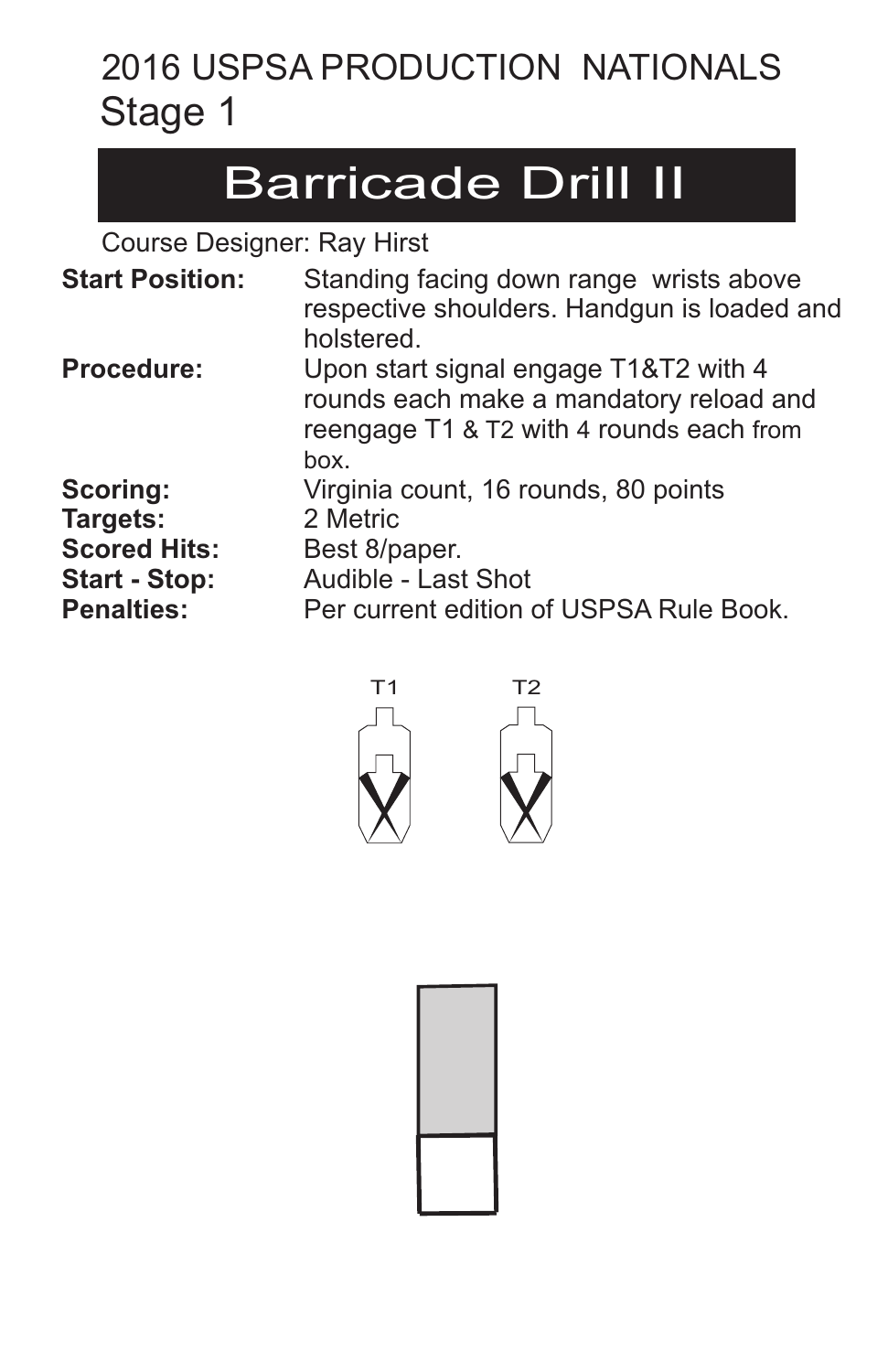## Forward

| <b>Start Position:</b>                                                                   | Hands on X's, head centered between X's.<br>gun loaded in ready condition and holstered.                                                                   |
|------------------------------------------------------------------------------------------|------------------------------------------------------------------------------------------------------------------------------------------------------------|
| <b>Procedure:</b>                                                                        | Upon start signal, engage all targets as visible,<br>from the area indicated.                                                                              |
| Scoring:<br>Targets:<br><b>Scored Hits:</b><br><b>Start - Stop:</b><br><b>Penalties:</b> | Comstock, 18 rounds, 90 points<br>8 Metric, 2 PP<br>Best 2/paper, Steel: $1 K D = 1$ "A"<br>Audible - Last Shot<br>Per current edition of USPSA Rule Book. |
|                                                                                          |                                                                                                                                                            |



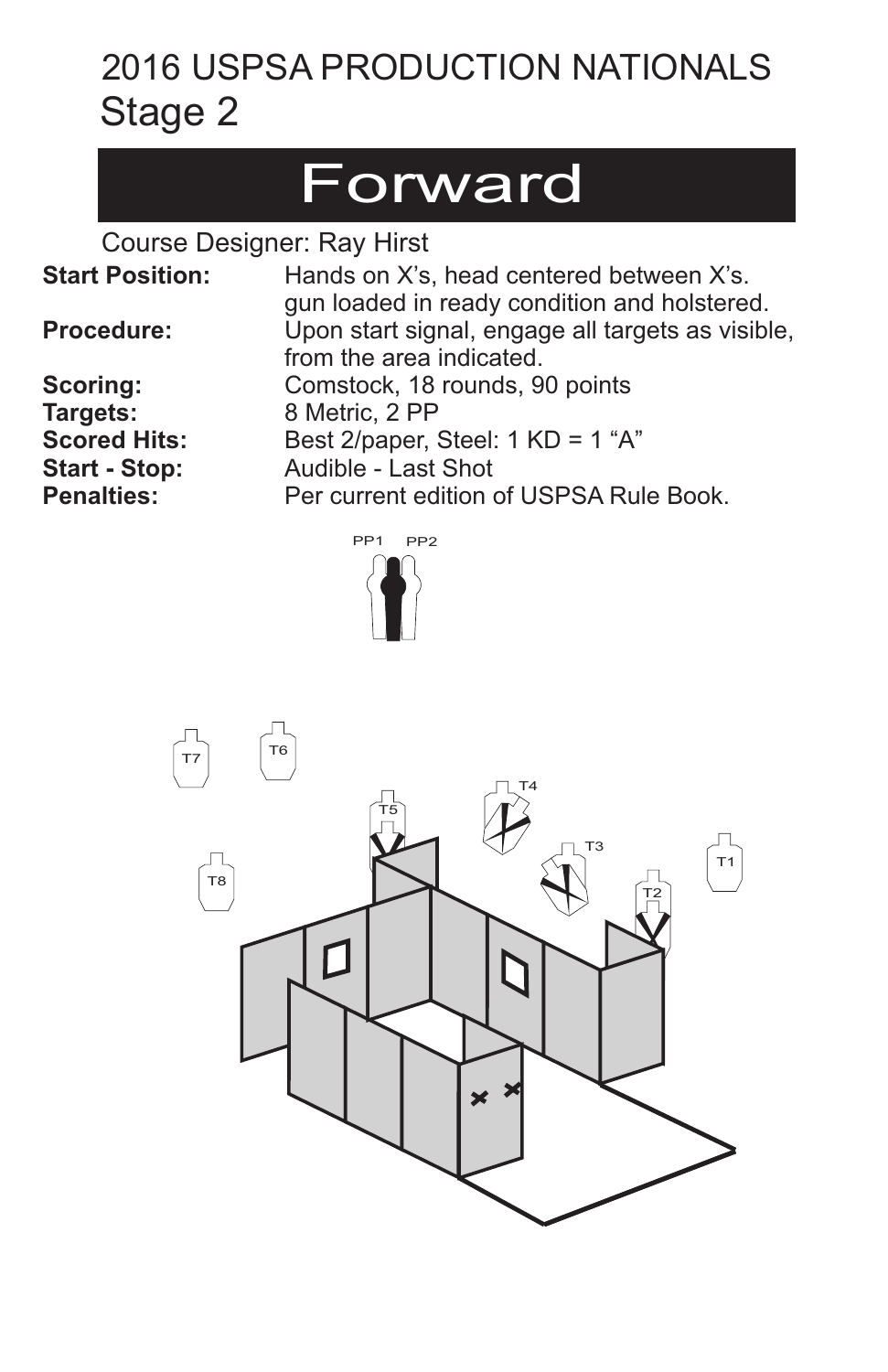## Backup III

| <b>Start Position:</b>      | Strong hand on door knob weak hand naturally<br>at side gun loaded in ready condition and<br>holstered. |
|-----------------------------|---------------------------------------------------------------------------------------------------------|
| <b>Procedure:</b>           | Upon start signal, engage all targets as visible,<br>from the area indicated.                           |
| Scoring:                    | Comstock, 14 rounds, 70 points                                                                          |
| Targets:                    | 7 Metric.                                                                                               |
| <b>Scored Hits:</b>         | Best 2/paper, Steel--1 $KD = 1$ "A"                                                                     |
| <b>Start - Stop:</b>        | Audible - Last Shot                                                                                     |
| <b>Penalties:</b><br>Notes: | Per current edition of USPSA Rule Book.<br>Opening door activates Turner T6.                            |

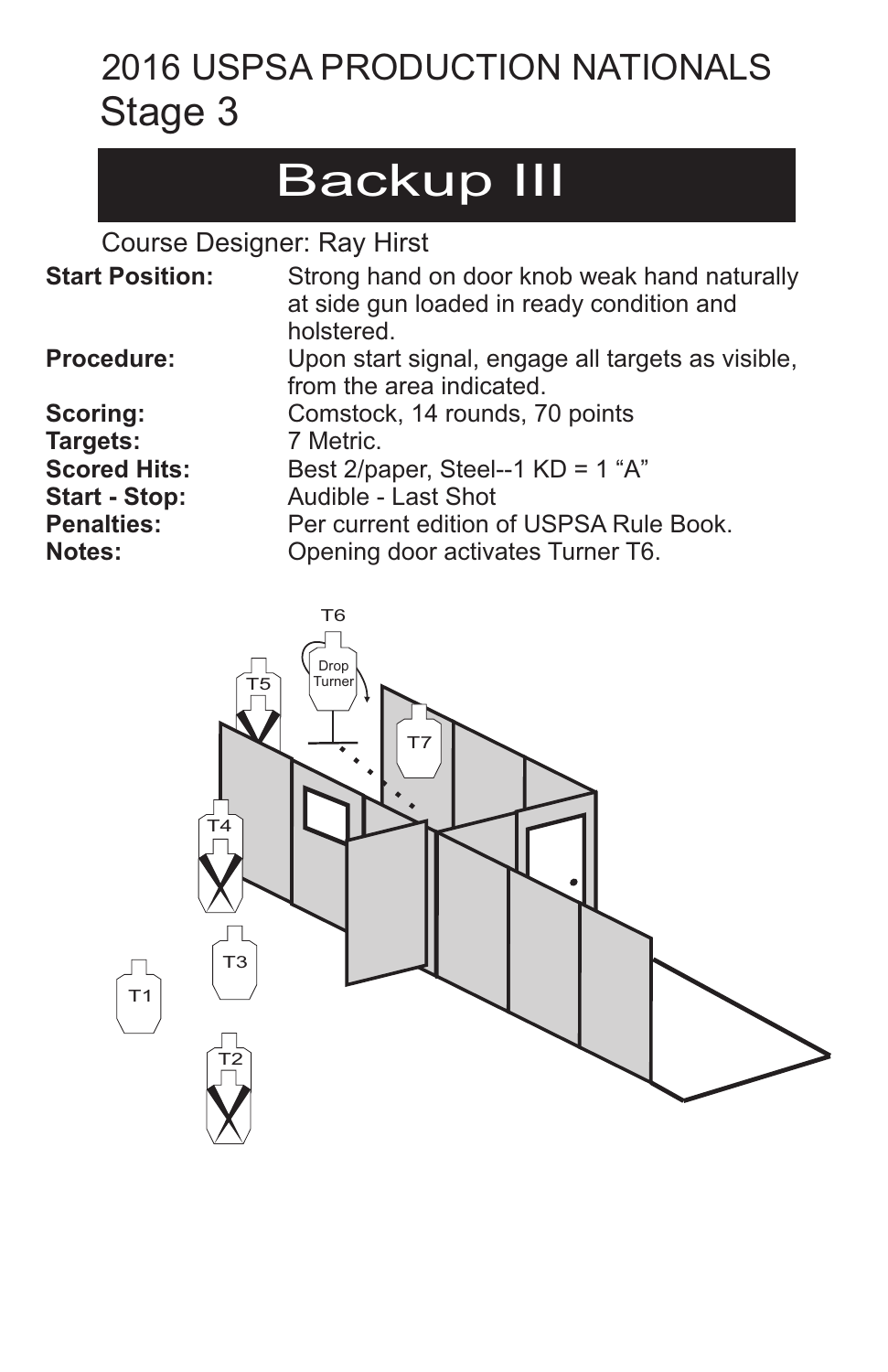## Side Show

| <b>Start Position:</b> | Sitting on bench feet on ground gun loaded |
|------------------------|--------------------------------------------|
|                        | and holstered.                             |
| <b>Procedure:</b>      | Upon start signal, engage all targets as   |
|                        | visible, from the area indicated.          |
| Scoring:               | Comstock, 22 rounds, 110 points            |
| Targets:               | 9 Metric, 4 Mini poppers                   |
| <b>Scored Hits:</b>    | Best 2/paper, Steel: 1 KD = 1 "A"          |
| <b>Start - Stop:</b>   | Audible - Last Shot                        |
| <b>Penalties:</b>      | Per current edition of USPSA Rule Book.    |
| <b>Notes:</b>          | T5 is a low target.                        |

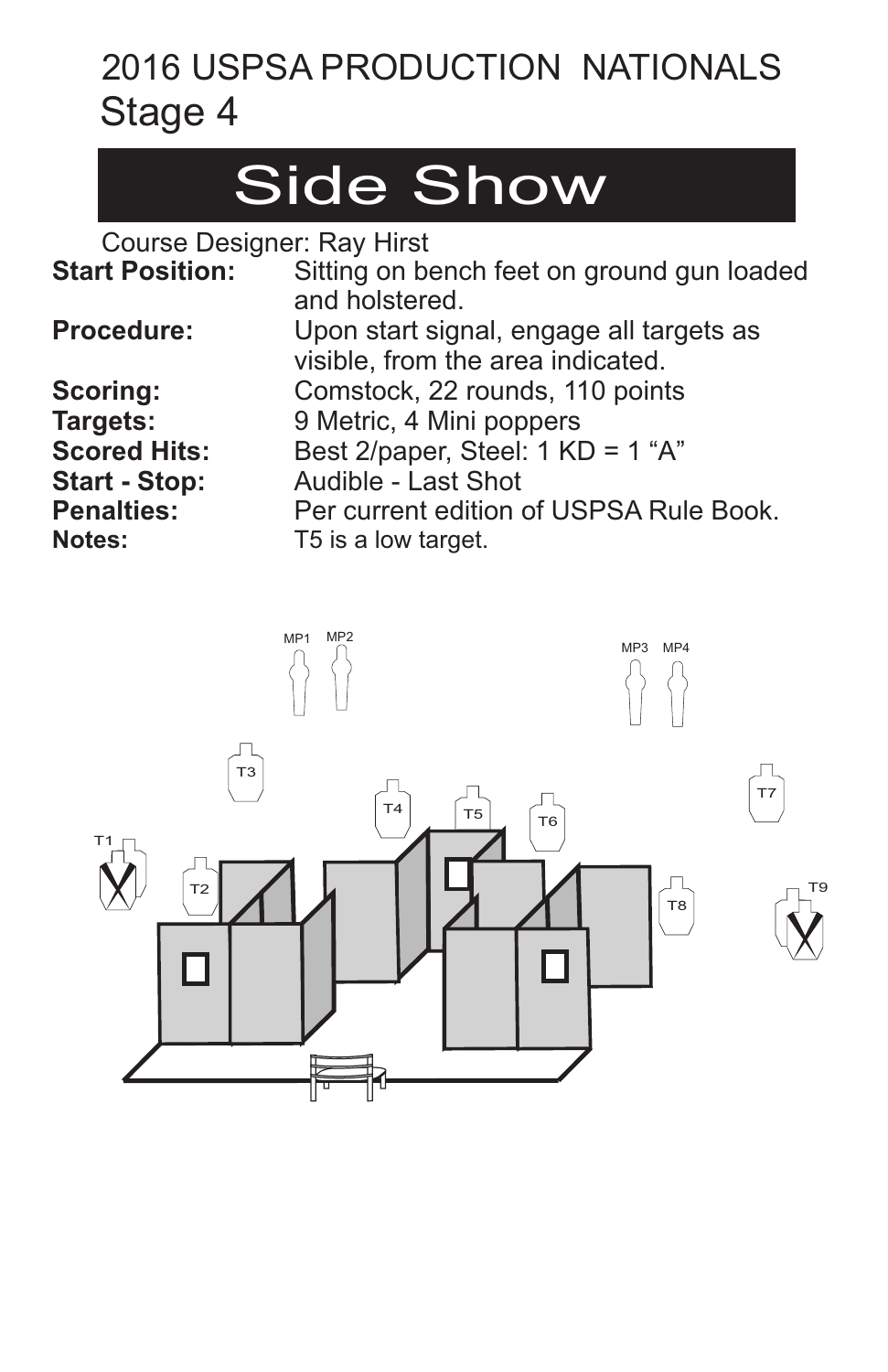## **All Mags On Table**

| <b>Start Position:</b> | Hands on either set of X's                                                                                         |
|------------------------|--------------------------------------------------------------------------------------------------------------------|
| <b>Procedure:</b>      | loaded gun and all ammo on tables.<br>Upon start signal engage all targets<br>as visible, from the area indicated. |
| <b>Scoring:</b>        | Comstock, 20 rounds, 100 points                                                                                    |
| Targets:               | 8 Metric, 4 mini poppers                                                                                           |
| <b>Scored Hits:</b>    | Best 2/paper, Steel: 1 KD = 1 "A"                                                                                  |
| <b>Start - Stop:</b>   | Audible - Last Shot                                                                                                |
| <b>Penalties:</b>      | Per current edition of USPSA Rule Book.                                                                            |

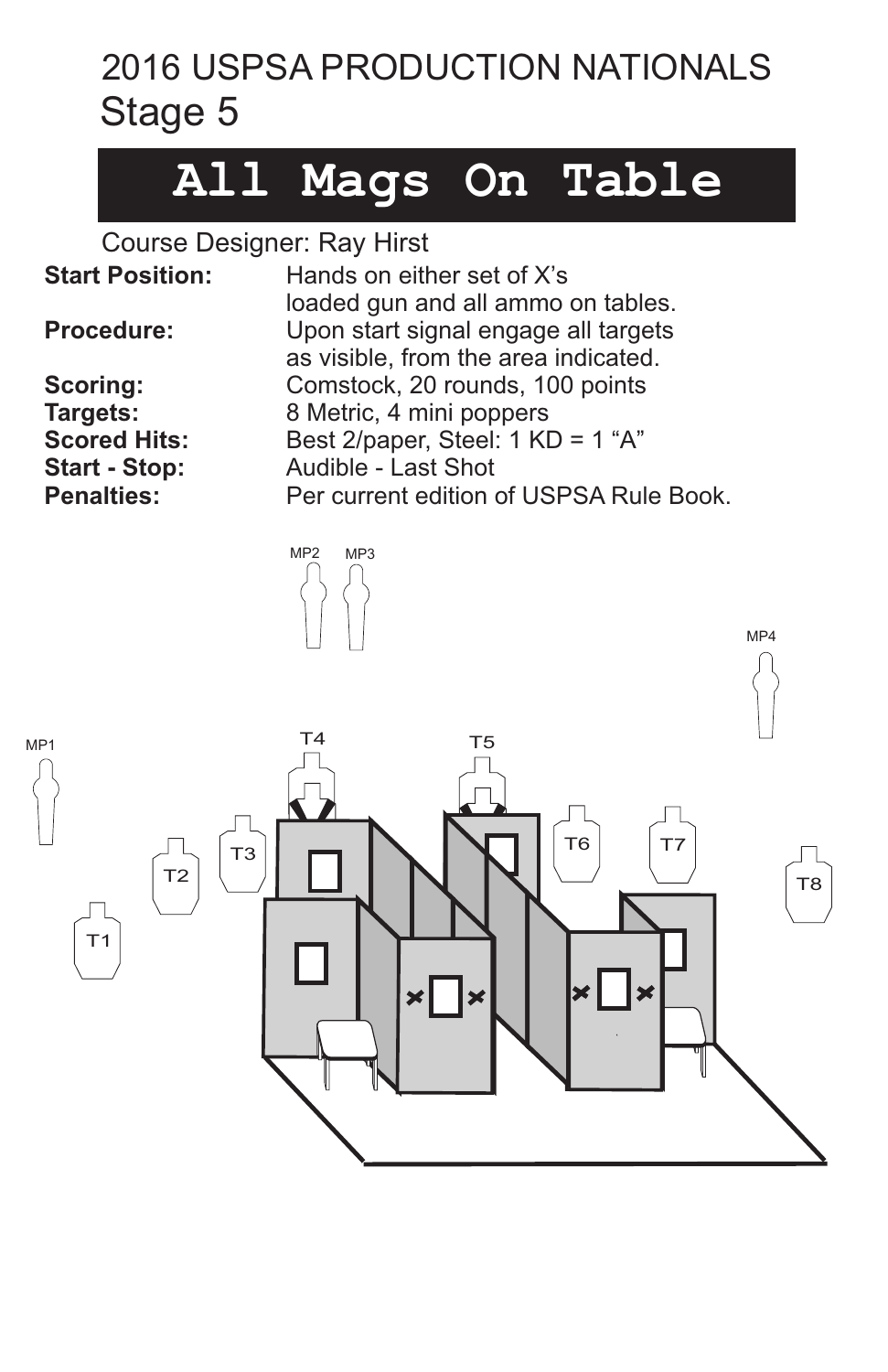## **Roll Right**

| <b>Start Position:</b><br>Procedure: | Heels on marks hands naturally at your sides.<br>Upon start signal engage all targets as visible,<br>from the area indicated. |
|--------------------------------------|-------------------------------------------------------------------------------------------------------------------------------|
| Scoring:                             | Comstock, 20 rounds, 100 points                                                                                               |
| Targets:                             | 9 Metric, 2 Poppers                                                                                                           |
| <b>Scored Hits:</b>                  | Best 2/paper, Steel--1 $KD = 1$ "A"                                                                                           |
| <b>Start - Stop:</b>                 | Audible - Last Shot                                                                                                           |
| <b>Penalties:</b>                    | Per current edition of USPSA Rule Book.                                                                                       |
| <b>Notes:</b>                        | PP2 activates Dropout T4                                                                                                      |

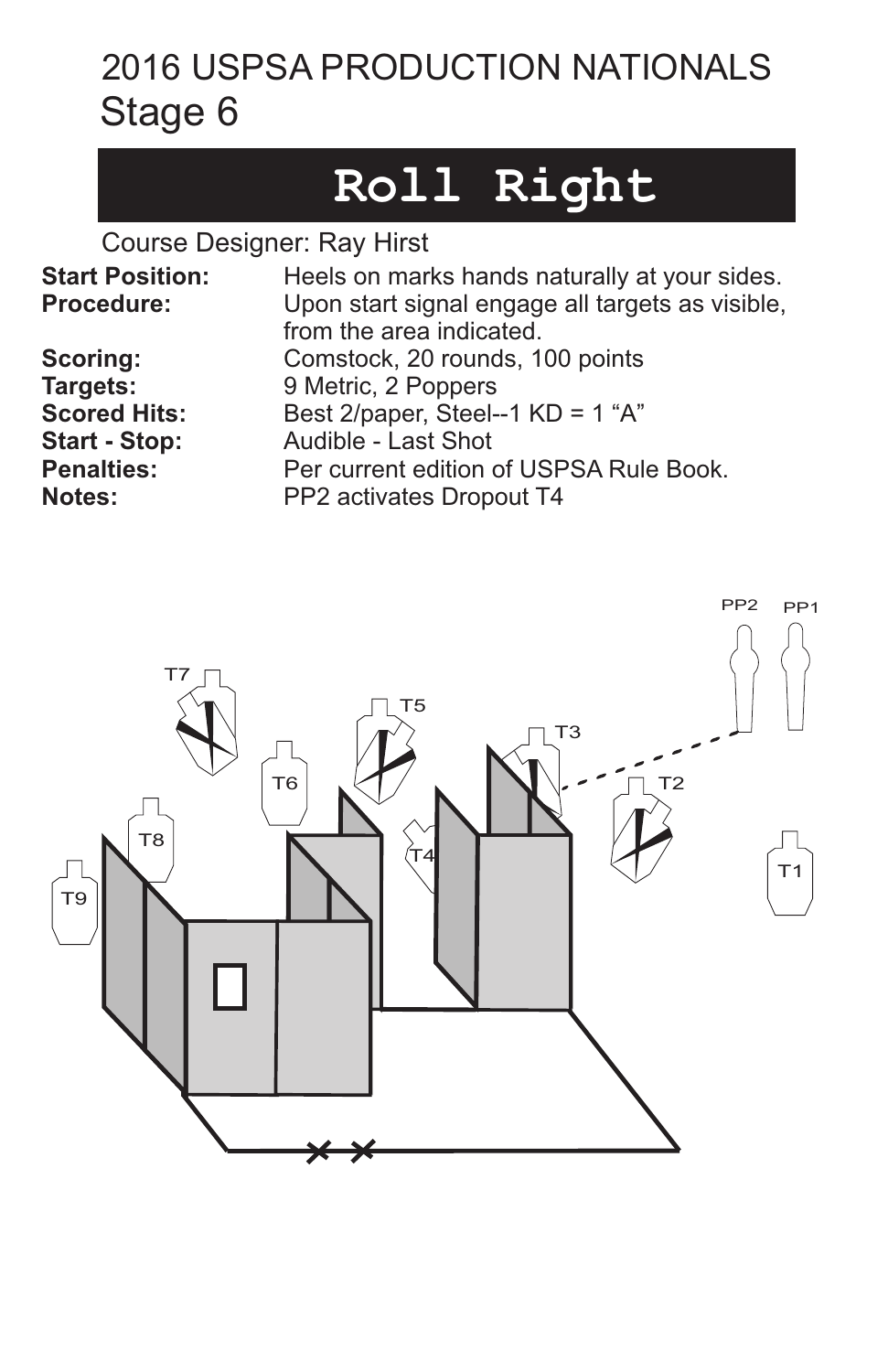## **Window View**

| <b>Start Position:</b> | Hands on X's, gun loaded                         |
|------------------------|--------------------------------------------------|
|                        | in ready condition and holstered.                |
| <b>Procedure:</b>      | Upon start signal engage all targets as visible, |
|                        | from the area indicated.                         |
| Scoring:               | Comstock, 16 rounds, 80 points                   |
| Targets:               | 7 Metric, 2 Poppers.                             |
| <b>Scored Hits:</b>    | Best 2/paper, Steel--1 KD = 1 "A"                |
| <b>Start - Stop:</b>   | Audible - Last Shot                              |
| <b>Penalties:</b>      | Per current edition of USPSA Rule Book.          |

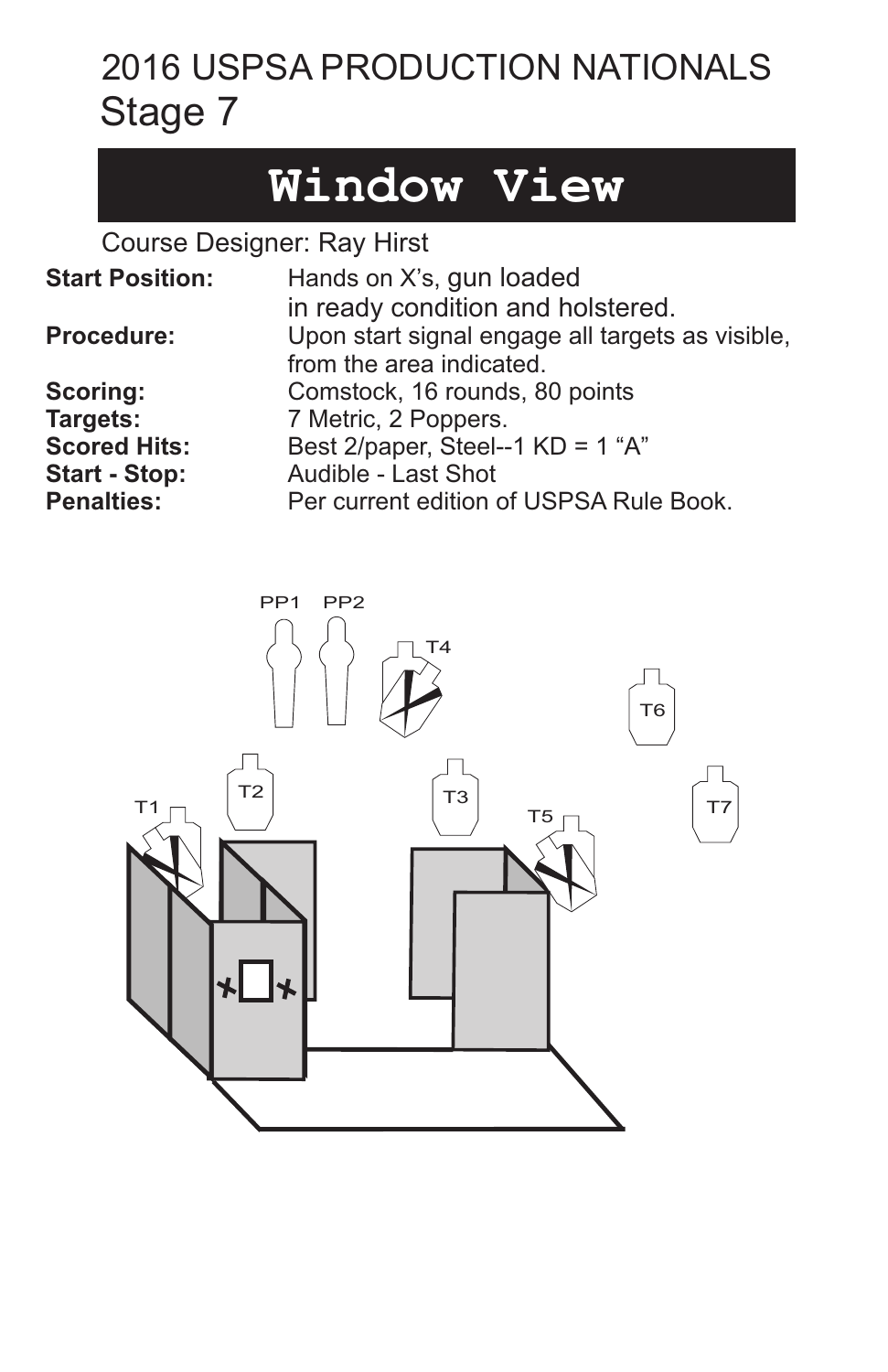### **Table It**

| <b>Start Position:</b>                                                                   | Sitting in chair hands on knees loaded gun<br>on table.                                                                        |
|------------------------------------------------------------------------------------------|--------------------------------------------------------------------------------------------------------------------------------|
| <b>Procedure:</b>                                                                        | Upon start signal, engage all<br>targets as visible, from the area indicated.                                                  |
| Scoring:<br>Targets:<br><b>Scored Hits:</b><br><b>Start - Stop:</b><br><b>Penalties:</b> | Comstock, 14 rounds, 70 points<br>7 Metric,<br>Best 2/paper.<br>Audible - Last Shot<br>Per current edition of USPSA Rule Book. |

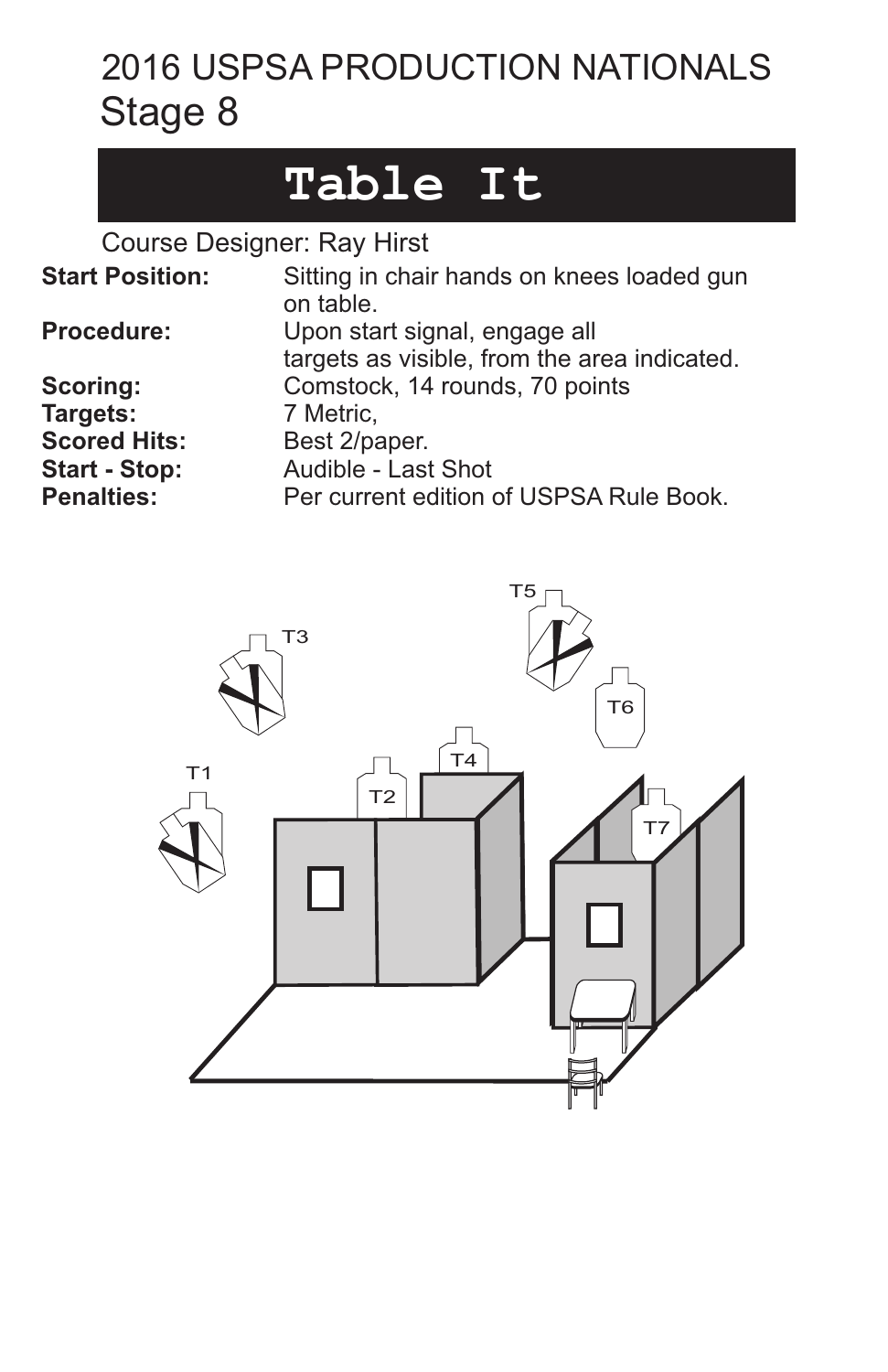## Pick Your Way

| <b>Start Position:</b> | Hands on X's, head centered between X's.<br>gun loaded in ready condition and holstered. |
|------------------------|------------------------------------------------------------------------------------------|
| <b>Procedure:</b>      | Upon start signal, engage all targets as visible,<br>from the area indicated.            |
| Scoring:               | Comstock, 28 rounds, 140 points                                                          |
| Targets:               | 12 Metric, 4 Poppers                                                                     |
| <b>Scored Hits:</b>    | Best 2/paper, Steel: 1 KD = 1 "A"                                                        |
| <b>Start - Stop:</b>   | Audible - Last Shot                                                                      |
| <b>Penalties:</b>      | Per current edition of USPSA Rule Book.                                                  |
| <b>Notes:</b>          | PP3 activates Swinger T8, PP2 activates                                                  |
|                        | Swinger T5, T2 & T9 are low targets.                                                     |

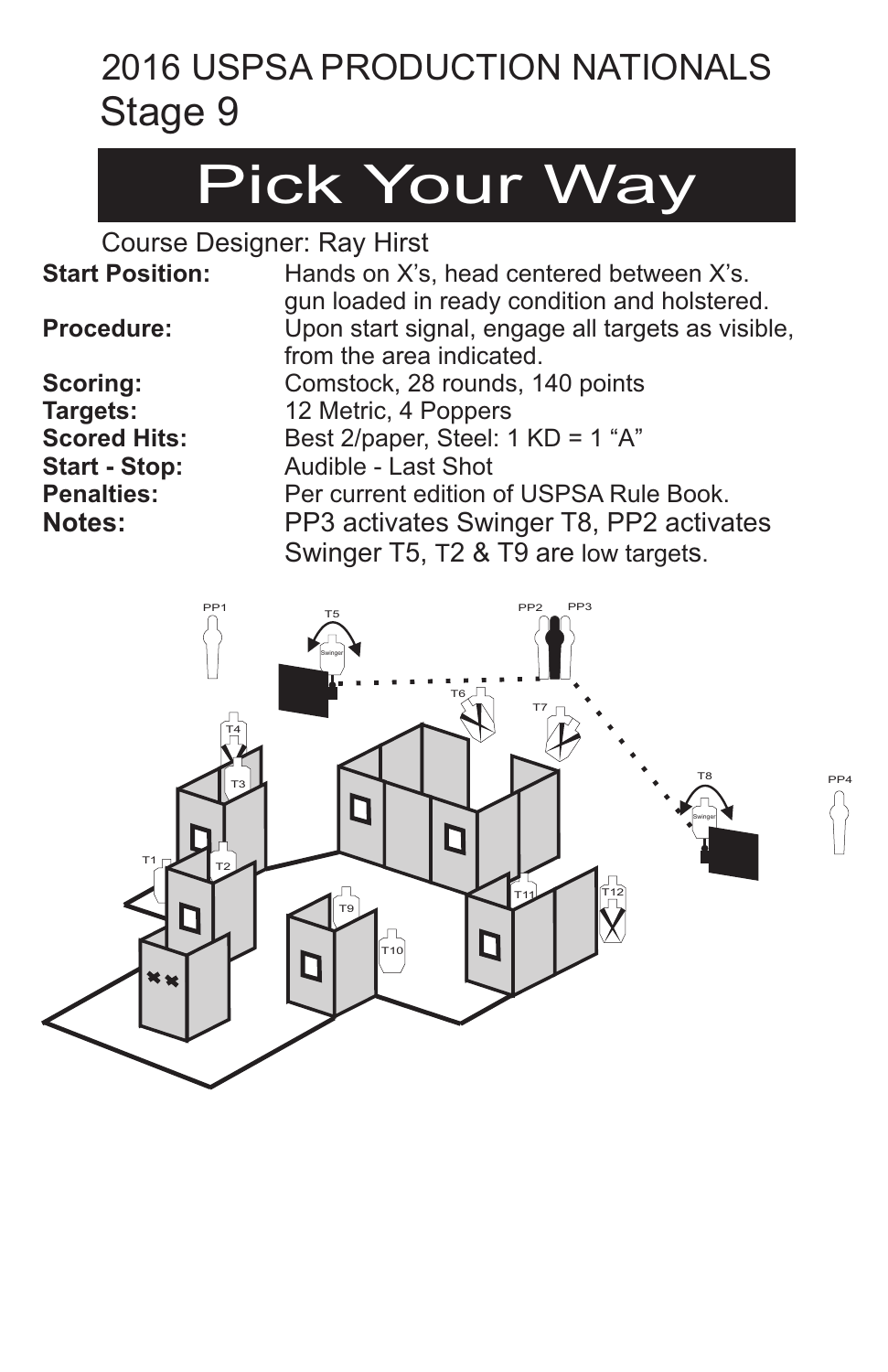### **Roll Left**

| <b>Start Position:</b><br><b>Procedure:</b> | Heels on marks hands naturally at your sides.<br>Upon start signal engage all targets as visible,<br>from the area indicated. |
|---------------------------------------------|-------------------------------------------------------------------------------------------------------------------------------|
| Scoring:                                    | Comstock, 20 rounds, 100 points                                                                                               |
| Targets:                                    | 9 Metric, 2 Poppers                                                                                                           |
| <b>Scored Hits:</b>                         | Best 2/paper, Steel--1 KD = 1 "A"                                                                                             |
| <b>Start - Stop:</b>                        | Audible - Last Shot                                                                                                           |
| <b>Penalties:</b>                           | Per current edition of USPSA Rule Book.                                                                                       |
| <b>Notes:</b>                               | PP2 activates Dropout T4                                                                                                      |

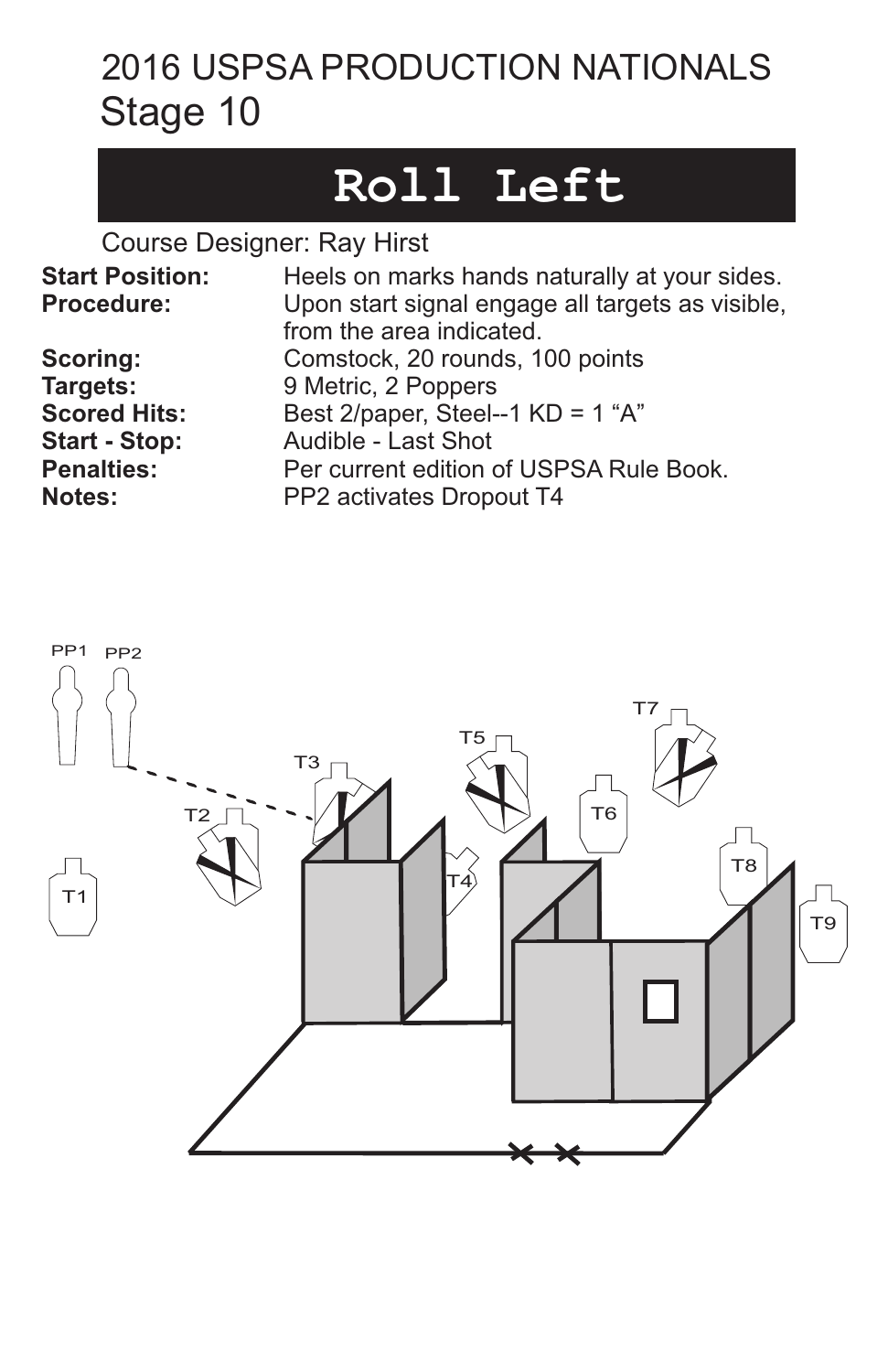## **Trickey**

Course Designer: Ray Hirst

| <b>Start Position:</b> | Hands on X's, head centered between X's.<br>gun loaded in ready condition and holstered. |
|------------------------|------------------------------------------------------------------------------------------|
| <b>Procedure:</b>      | Upon start signal, engage all targets as visible,<br>from the area indicated.            |
| Scoring:               | Comstock, 26 rounds, 130 points                                                          |
| Targets:               | 11 Metric, 4 PP                                                                          |
| <b>Scored Hits:</b>    | Best 2/paper, Steel: $1 K D = 1$ "A"                                                     |
| <b>Start - Stop:</b>   | Audible - Last Shot                                                                      |
| <b>Penalties:</b>      | Per current edition of USPSA Rule Book.                                                  |



PP1

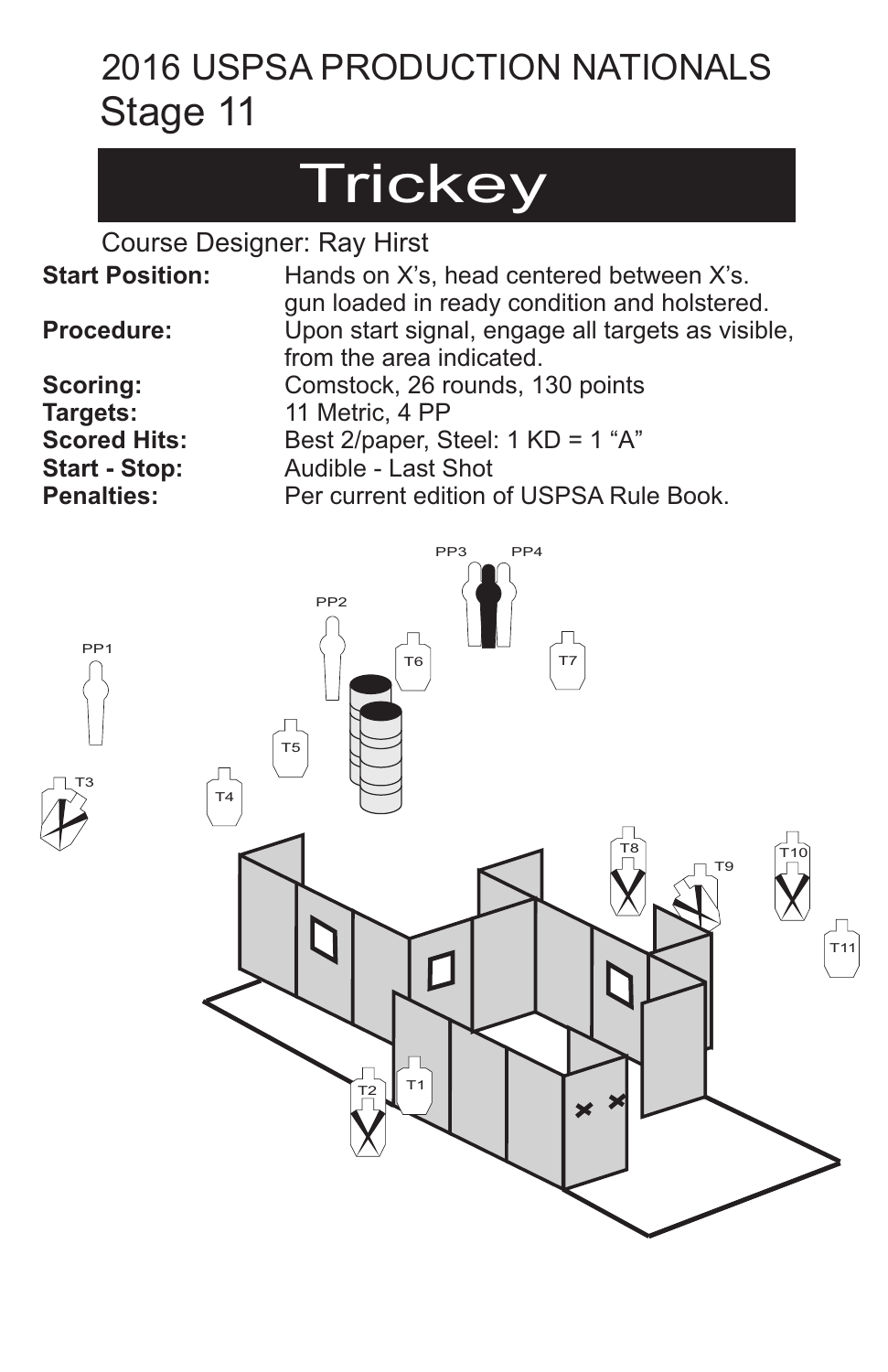## **Twisted**

| <b>Start Position:</b> | Hands on X's, head centered between X's.<br>gun loaded in ready condition and holstered. |
|------------------------|------------------------------------------------------------------------------------------|
| <b>Procedure:</b>      | Upon start signal, engage all targets as visible,<br>from the area indicated.            |
| Scoring:               | Comstock, 22 rounds, 110 points                                                          |
| Targets:               | 9 Metric, 4 PP                                                                           |
| <b>Scored Hits:</b>    | Best 2/paper, Steel: 1 KD = 1 "A"                                                        |
| <b>Start - Stop:</b>   | Audible - Last Shot                                                                      |
| <b>Penalties:</b>      | Per current edition of USPSA Rule Book.                                                  |
| Notes:                 | T4 is low target.                                                                        |

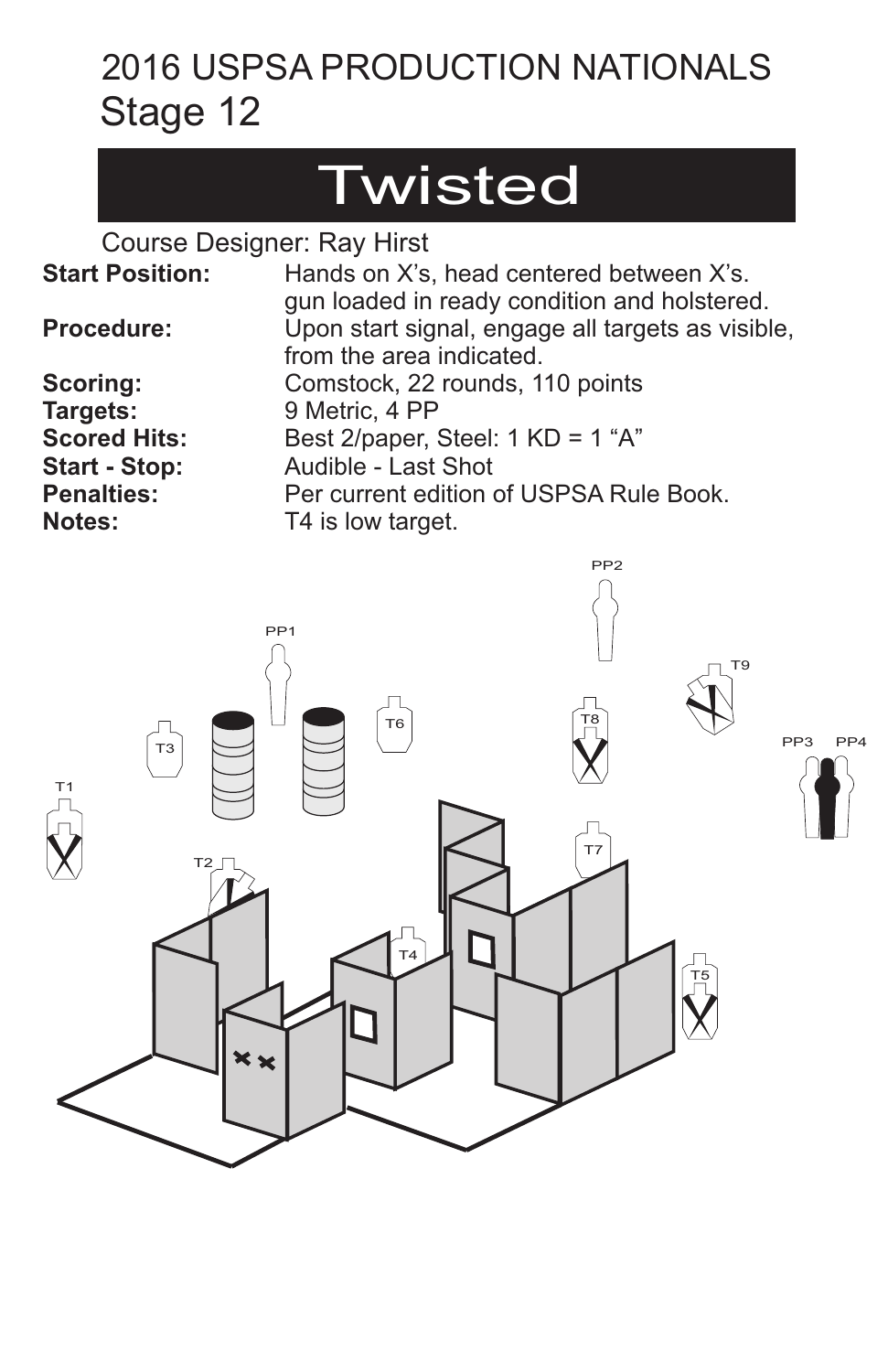## Dark House

| <b>Start Position:</b> | Sitting in chair, hands on knees flashlight on<br>wrist gun loaded in ready condition and<br>holstered. |
|------------------------|---------------------------------------------------------------------------------------------------------|
| <b>Procedure:</b>      | Upon start signal, engage all targets as visible.                                                       |
| Scoring:               | Comstock, 16 rounds, 80 points                                                                          |
| Targets:               | 8 METRIC                                                                                                |
| <b>Scored Hits:</b>    | Best 2/paper                                                                                            |
| <b>Start - Stop:</b>   | Audible - Last Shot                                                                                     |
| <b>Penalties:</b>      | Per current edition of USPSA Rule Book.                                                                 |

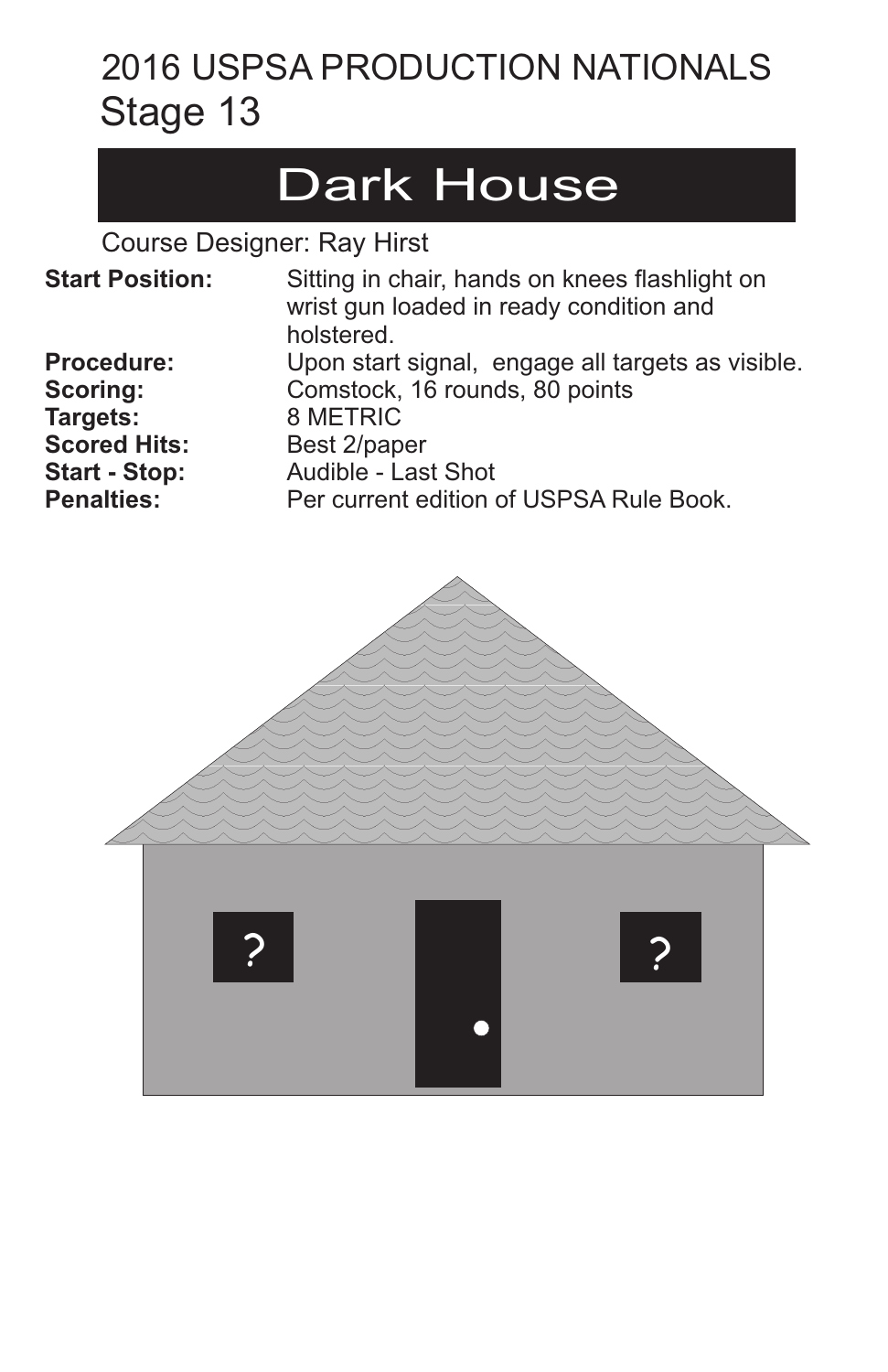## Left II

| <b>Start Position:</b> | Hands on X's, head centered between X's,<br>gun loaded in ready condition and holstered. |
|------------------------|------------------------------------------------------------------------------------------|
| <b>Procedure:</b>      | Upon start signal, engage all targets as<br>visible, from the area indicated.            |
| <b>Scoring:</b>        | Comstock, 12 rounds, 60 points                                                           |
| Targets:               | 5 Metric, 2 PP                                                                           |
| <b>Scored Hits:</b>    | Best 2/paper, Steel: $1 K D = 1$ "A"                                                     |
| <b>Start - Stop:</b>   | Audible - Last Shot                                                                      |
| <b>Penalties:</b>      | Per current edition of USPSA Rule Book.                                                  |

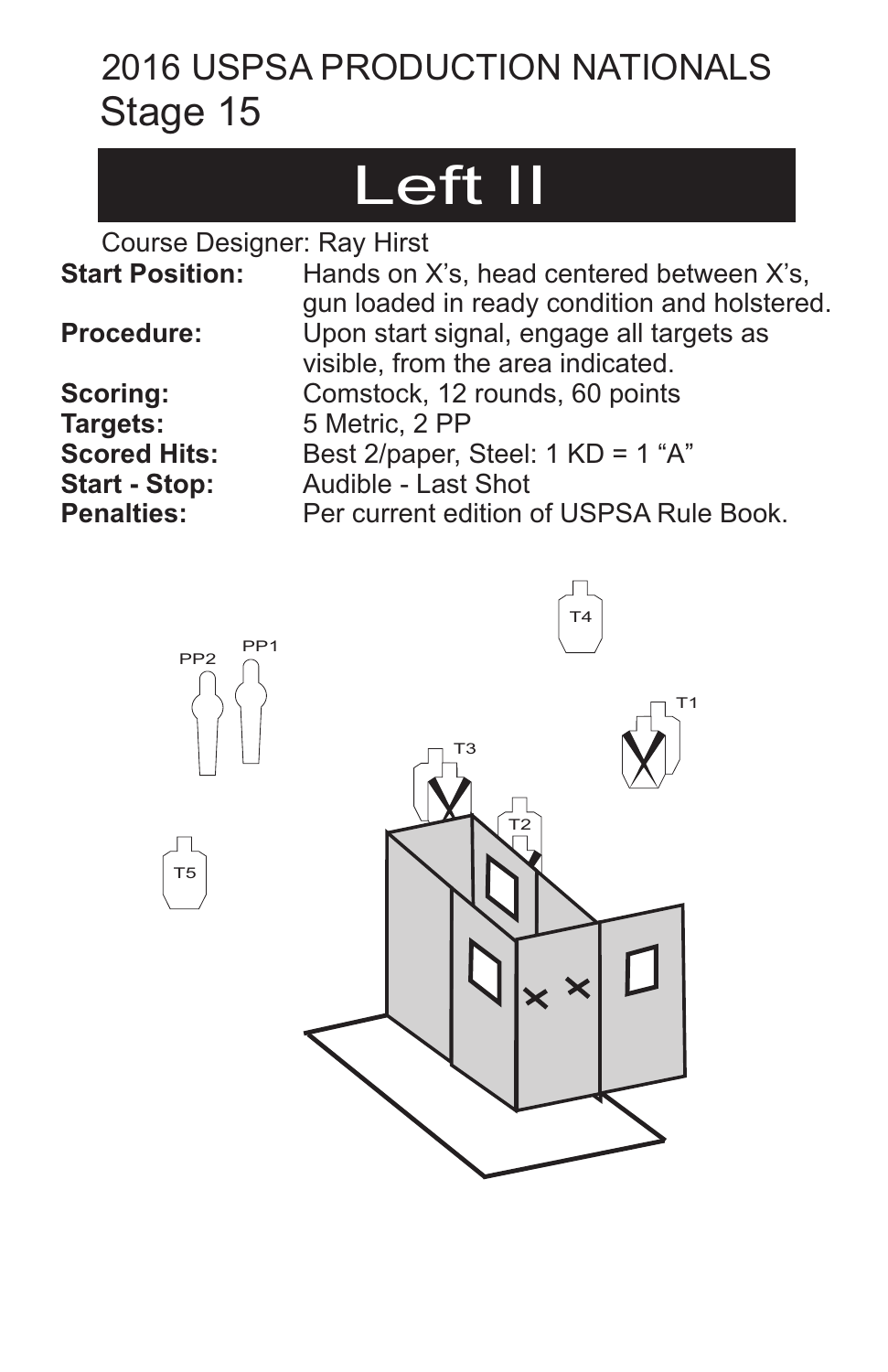# Right II

| <b>Start Position:</b> | Hands on X's, head centered between X's,                                                 |
|------------------------|------------------------------------------------------------------------------------------|
| <b>Procedure:</b>      | gun loaded in ready condition and holstered.<br>Upon start signal, engage all targets as |
|                        | visible, from the area indicated.                                                        |
| <b>Scoring:</b>        | Comstock, 12 rounds, 60 points                                                           |
| Targets:               | 5 Metric, 2 PP                                                                           |
| <b>Scored Hits:</b>    | Best 2/paper, Steel: $1 K D = 1$ "A"                                                     |
| <b>Start - Stop:</b>   | Audible - Last Shot                                                                      |
| <b>Penalties:</b>      | Per current edition of USPSA Rule Book.                                                  |

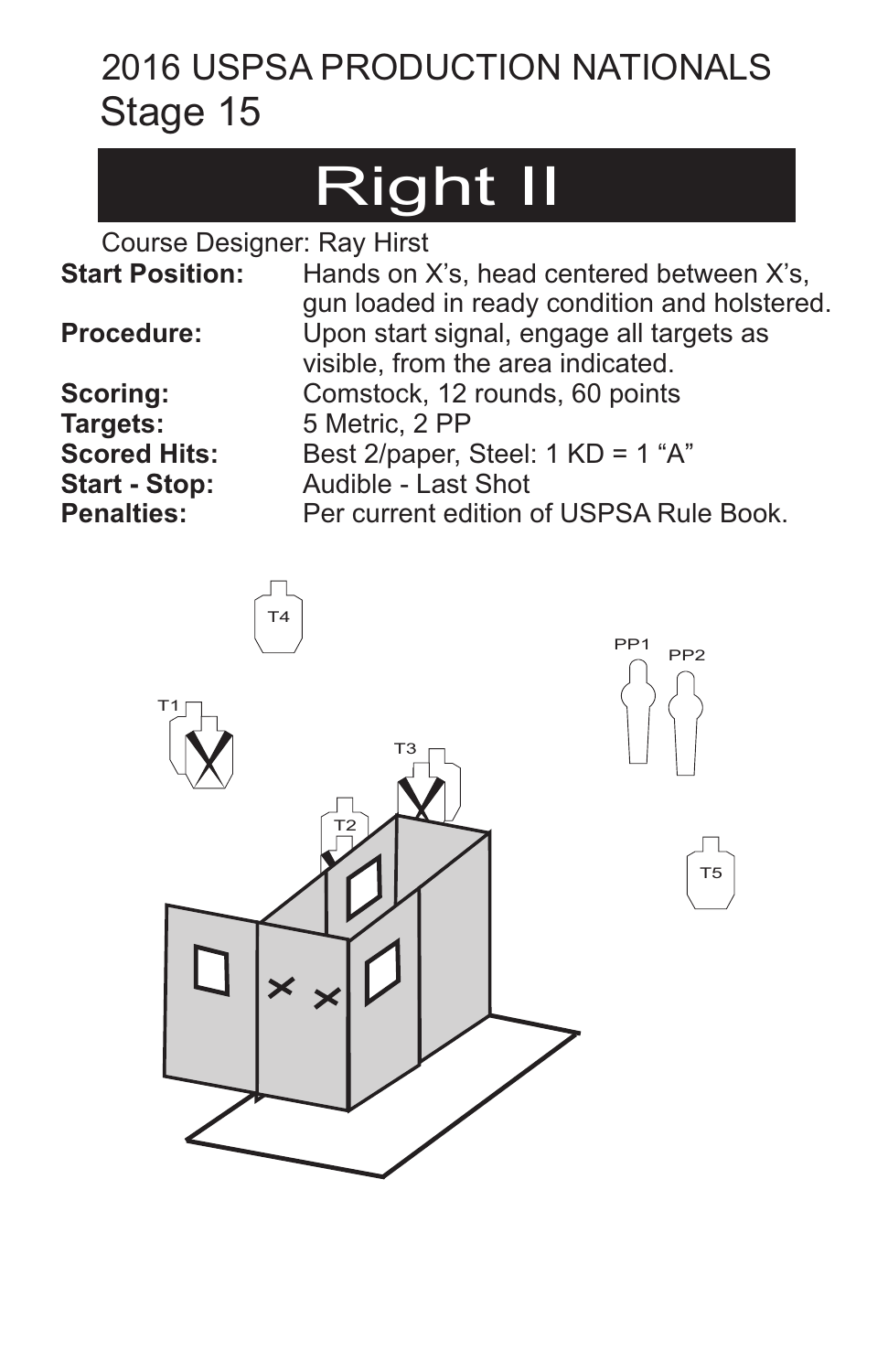## Fun With Windows

| <b>Start Position:</b> | Seated at stool elbows on bar top,      |
|------------------------|-----------------------------------------|
|                        | gun loaded and placed on bar top.       |
| <b>Procedure:</b>      | Upon start signal engage all targets as |
|                        | visible from the area indicated.        |
| Scoring:               | Comstock, 31 rounds, 155 points         |
| Targets:               | 14 Metric, 3 Poppers                    |
| <b>Scored Hits:</b>    | Best 2/paper, Steel--1 $KD = 1$ "A"     |
| <b>Start - Stop:</b>   | Audible - Last Shot                     |
| <b>Penalties:</b>      | Per current edition of USPSA Rule Book. |
| Notes:                 | PP1 activates Swinger T5.               |
|                        |                                         |

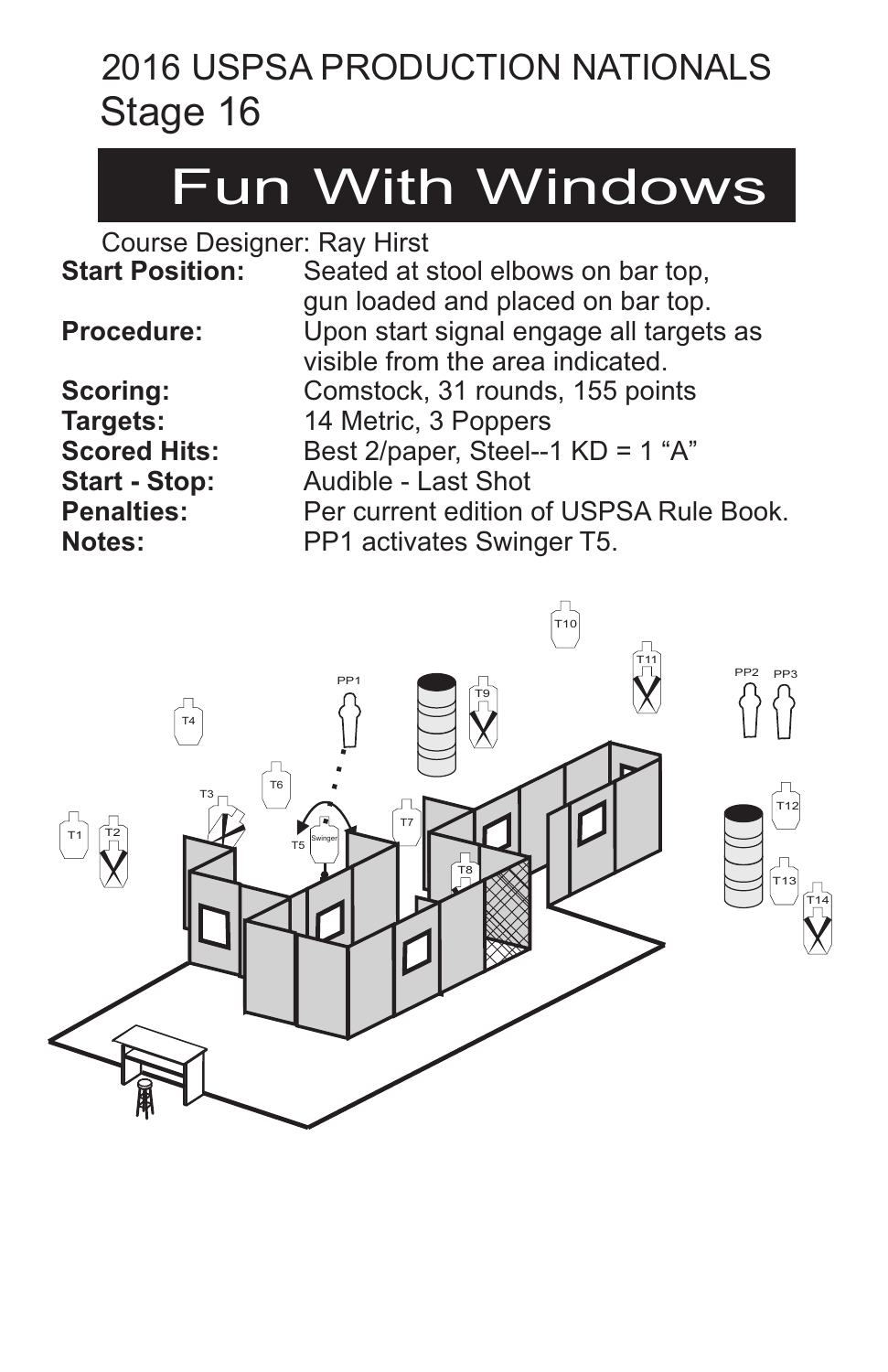## Get Ready My Man

| <b>Start Position:</b> | Heels on marks hands naturally at side gun       |
|------------------------|--------------------------------------------------|
|                        | loaded and holstered,                            |
| Procedure:             | Upon start signal engage all targets as visible, |
|                        | from the area indicated.                         |
| Scoring:               | Comstock, 32 rounds, 160 points                  |
| Targets:               | 14 Metric, 4 Poppers                             |
| <b>Scored Hits:</b>    | Best 2/paper, Steel--1 KD = 1 "A"                |
| <b>Start - Stop:</b>   | Audible - Last Shot                              |
| <b>Penalties:</b>      | Per current edition of USPSA Rule Book.          |
| <b>Notes:</b>          | PP2 activates Maxtrap T9.                        |

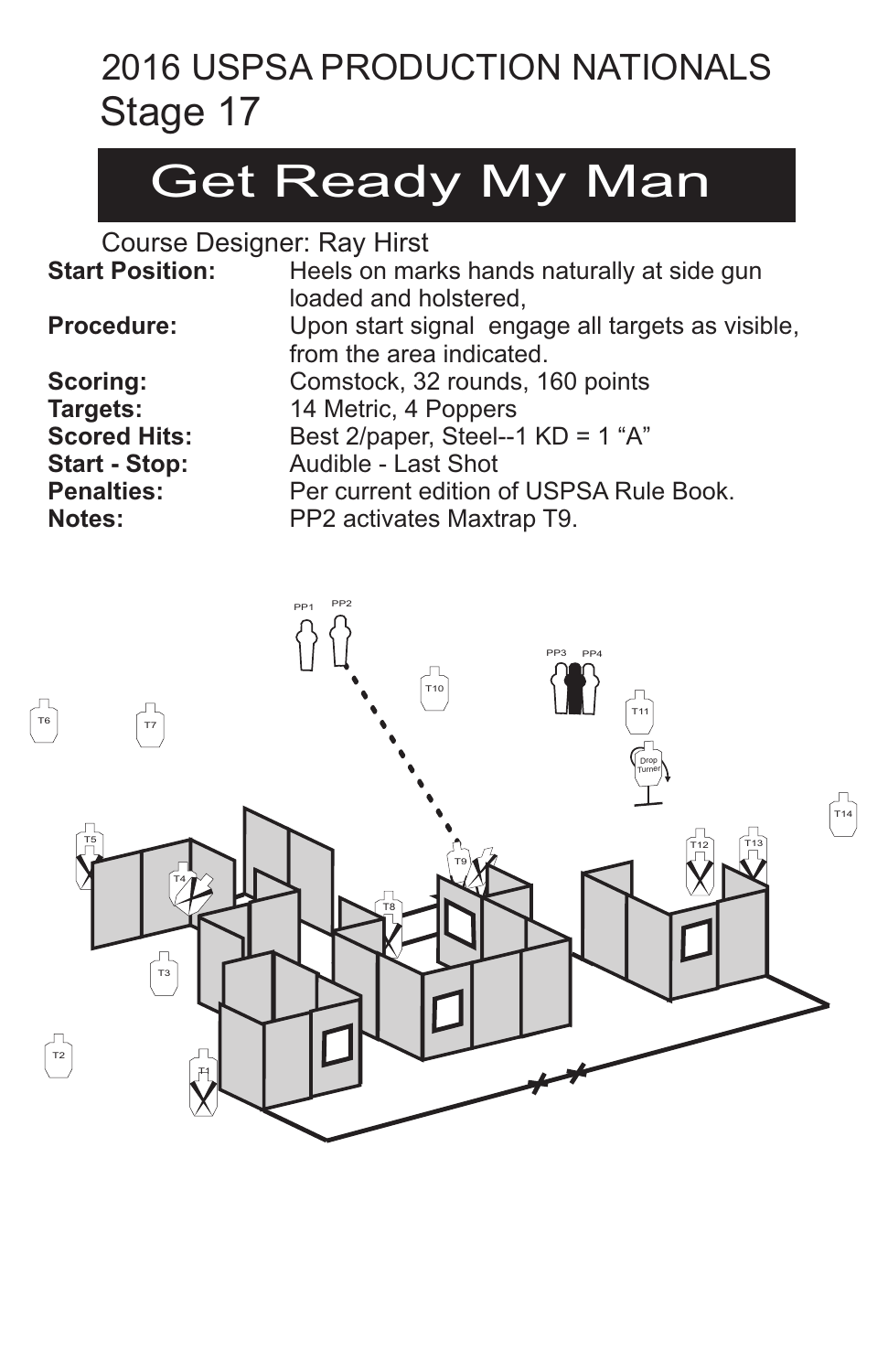### Where Are They

| <b>Start Position:</b> | Heels on marks hands naturally at your sides.    |
|------------------------|--------------------------------------------------|
| <b>Procedure:</b>      | Upon start signal engage all targets as visible, |
|                        | from the area indicated.                         |
| <b>Scoring:</b>        | Comstock, 32 rounds, 160 points                  |
| Targets:               | 13 Metric, 6 Poppers                             |
| <b>Scored Hits:</b>    | Best 2/paper, Steel--1 $KD = 1$ "A"              |
| <b>Start - Stop:</b>   | Audible - Last Shot                              |
| <b>Penalties:</b>      | Per current edition of USPSA Rule Book.          |
| <b>Notes:</b>          | PP1 activates gravity turner T2 &                |
|                        | PP6 activates gravity turner T12.                |
|                        | T3, T10 & T11 are low targets.                   |